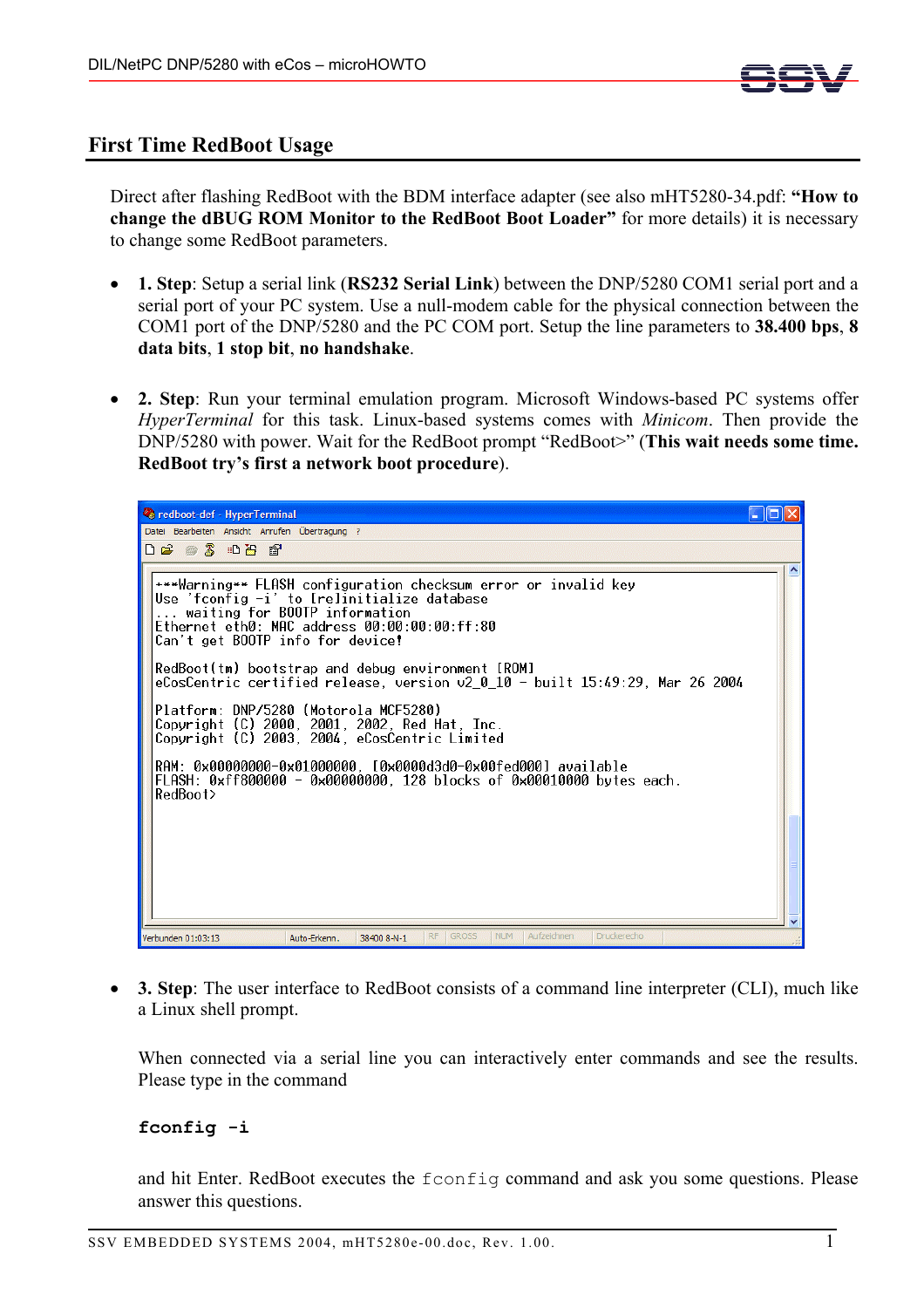

**Initialize non-volatile configuration - continue (y/n)? y Run script at boot: false Use BOOTP for network configuration: false Gateway IP address: 0.0.0.0 Local IP address: 192.168.0.126 Local IP address mask: 255.255.255.0 Default server IP address: 192.168.0.1 Console baud rate: 115200 DNS server IP address: 192.168.0.4 GDB connection port: 9000 Force console for special debug messages: false Network hardware address [MAC]: 0x00:0x00:0x00:0x00:0xFF:0x80 Network debug at boot time: false Update RedBoot non-volatile configuration - continue (y/n)? y ... Erase from 0xffff0000-0xffffffff: . ... Program from 0x00ff0000-0x01000000 at 0xffff0000: RedBoot>**



• **4. Step**: Run your terminal emulation program again with a new setup. Setup the line parameters to **115.200 bps**, **8 data bits**, **1 stop bit**, **no handshake**. Then reset the DNP/5280. Wait again for the RedBoot prompt "RedBoot>"

After the reset the DNP/5280 comes up with a new setup for the serial line speed (Serial line speed before reset: 38.400 bps. Serial line speed after reset 115.200 bps).